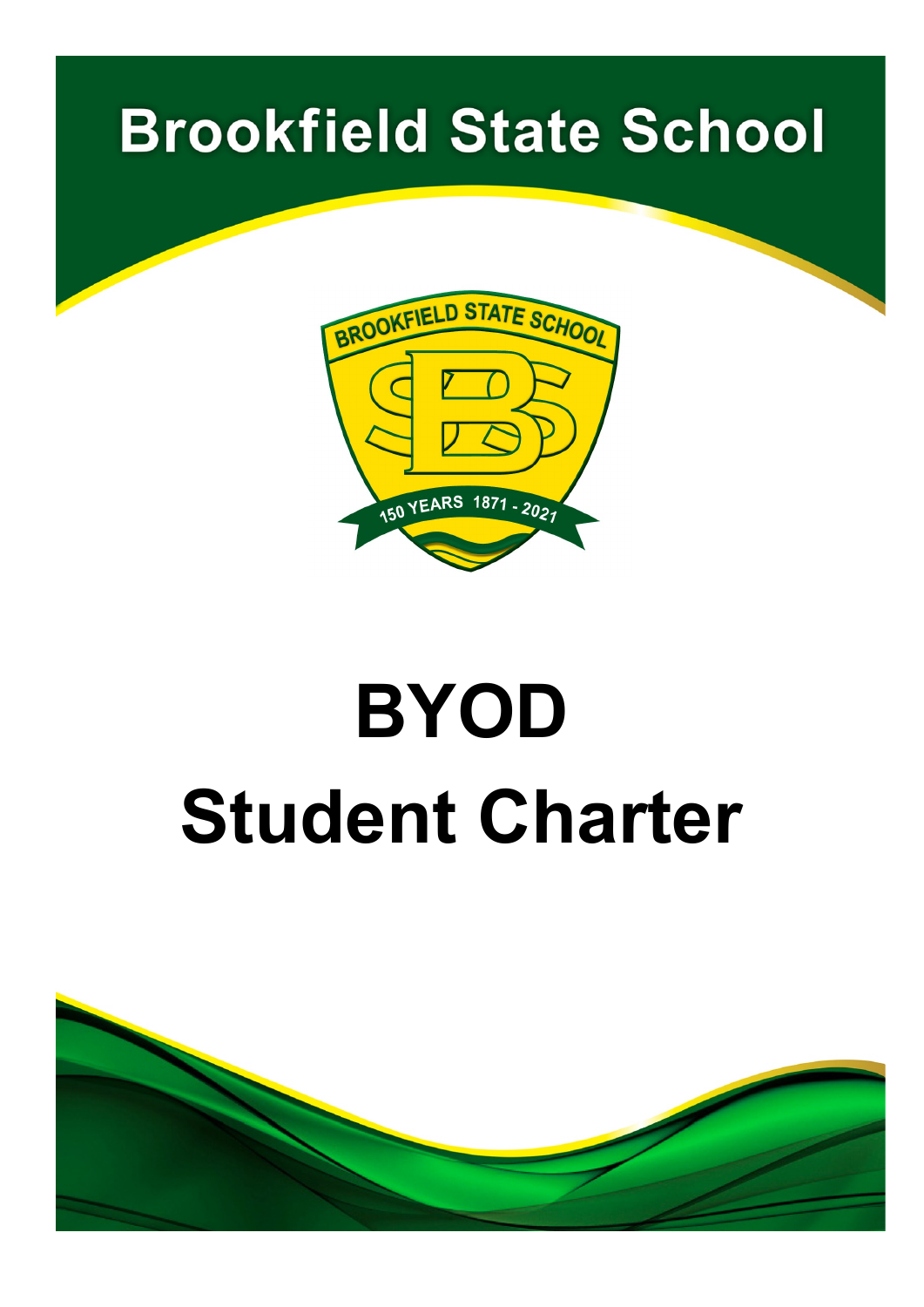# Contents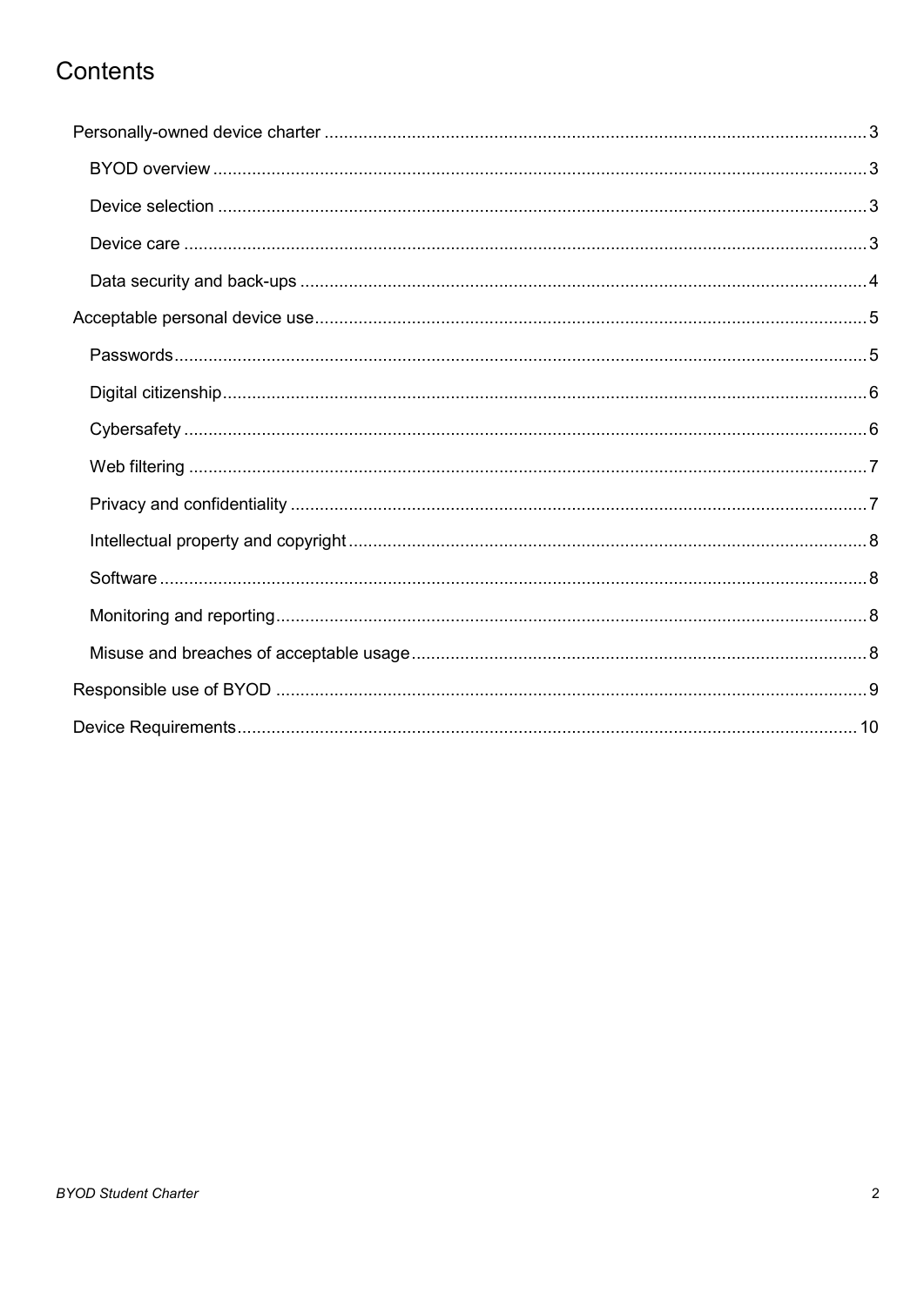# <span id="page-2-0"></span>Personally-owned device charter

#### <span id="page-2-1"></span>BYOD overview

Bring Your Own Device (BYOD) is a new pathway supporting the delivery of 21st century learning. It is a term used to describe a digital device ownership model where students or staff use their personally-owned devices to access the department's information and communication (ICT) network.

These devices include but are not limited to laptops, tablet devices, voice recording devices, games devices (e.g. PSPs, Game Boys), USBs, DVDs, CDs and smart phones. Access to the department's ICT network is provided only if the device meets the department's security requirements which, at a minimum, requires that anti-virus software has been installed, is running and is kept updated on the device (see Advice for State [Schools on Acceptable use of ICT Facilities and Devices.](https://ppr.qed.qld.gov.au/attachment/advice-for-state-schools-on-acceptable-use-of-ict-facilities-and-devices.docx))

Students and staff are responsible for the security, integrity, insurance and maintenance of their personal devices and their private network accounts.

The BYOD acronym used by the department refers to the teaching and learning environment in Queensland state schools where personally-owned devices are used. The 'D' in BYOD represents more than a personally-owned device; it also includes software, applications, connectivity or carriage service.

The department has carried out extensive BYOD research within Queensland state schools. The research built on and acknowledged the distance travelled in implementing 1-to-1 computer to student ratio classes across the state, and other major technology rollouts.

We have chosen to support the implementation of a BYOD model because:

- BYOD recognises the demand for seamless movement between school, work, home and play.
- Our BYOD program assists students to improve their learning outcomes in a contemporary educational setting.
- Our BYOD program assists students to become responsible digital citizens enhances the teaching learning process and achievement of student outcomes as well as the skills and experiences that will prepare them for their future studies and careers.

#### <span id="page-2-2"></span>Device selection

Before acquiring a device to use at school the parent or caregiver and student should be aware of the school's specification of appropriate device type, operating system requirements and software. These specifications relate to the suitability of the device to enabling class activities, meeting student needs and promoting safe and secure access to the department's network.

The school's BYOD program may support printing, filtered internet access, and file access and storage through the department's network while at school. However, the school's BYOD program does not include school technical support or charging of devices at school.

#### <span id="page-2-3"></span>Device care

The student is responsible for taking care of and securing the device and accessories in accordance with school policy and guidelines. Responsibility for loss or damage of a device at home, in transit or at school belongs to the student. Advice should be sought regarding inclusion in home and contents insurance policy.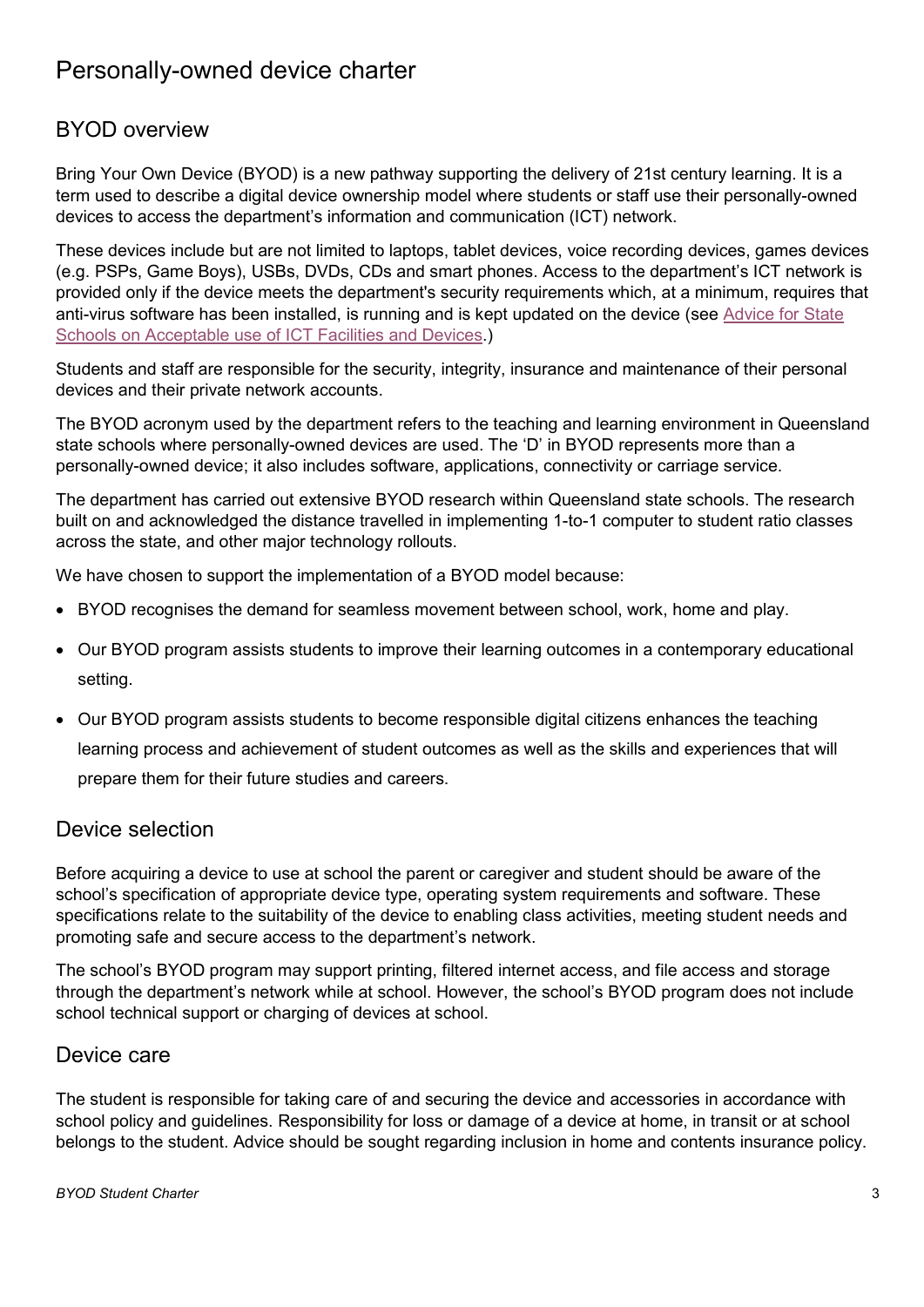It is advised that accidental damage and warranty policies are discussed at point of purchase to minimise financial impact and disruption to learning should a device not be operational.

#### *General precautions*

- Food or drink should never be placed near the device.
- Plugs, cords and cables should be inserted and removed carefully.
- Devices should be carried within their protective case where appropriate.
- Carrying devices with the screen open should be avoided.
- Ensure the battery is fully charged each day.
- Turn the device off before placing it in its bag.

#### *Protecting the screen*

- Avoid poking at the screen even a touch screen only requires a light touch.
- Don't place pressure on the lid of the device when it is closed.
- Avoid placing anything on the keyboard before closing the lid.
- Avoid placing anything in the carry case that could press against the cover.
- Only clean the screen with a clean, soft, dry cloth or an anti-static cloth.
- Don't clean the screen with a household cleaning product.

#### <span id="page-3-0"></span>Data security and back-ups

Students must ensure they have a process of backing up data securely. Otherwise, should a hardware or software fault occur, assignments and the products of other class activities may be lost.

The student is responsible for the backup of all data. While at school, students may be able to save data to the school's network, which is safeguarded by a scheduled backup solution. All files must be scanned using appropriate anti-virus software before being downloaded to the department's ICT network.

Students are also able to save data locally to their device for use away from the school network. The backup of this data is the responsibility of the student and should be backed-up on an external device, such as an external hard drive or USB drive.

Students should also be aware that, in the event that any repairs need to be carried out the service agents may not guarantee the security or retention of the data. For example, the contents of the device may be deleted and the storage media reformatted.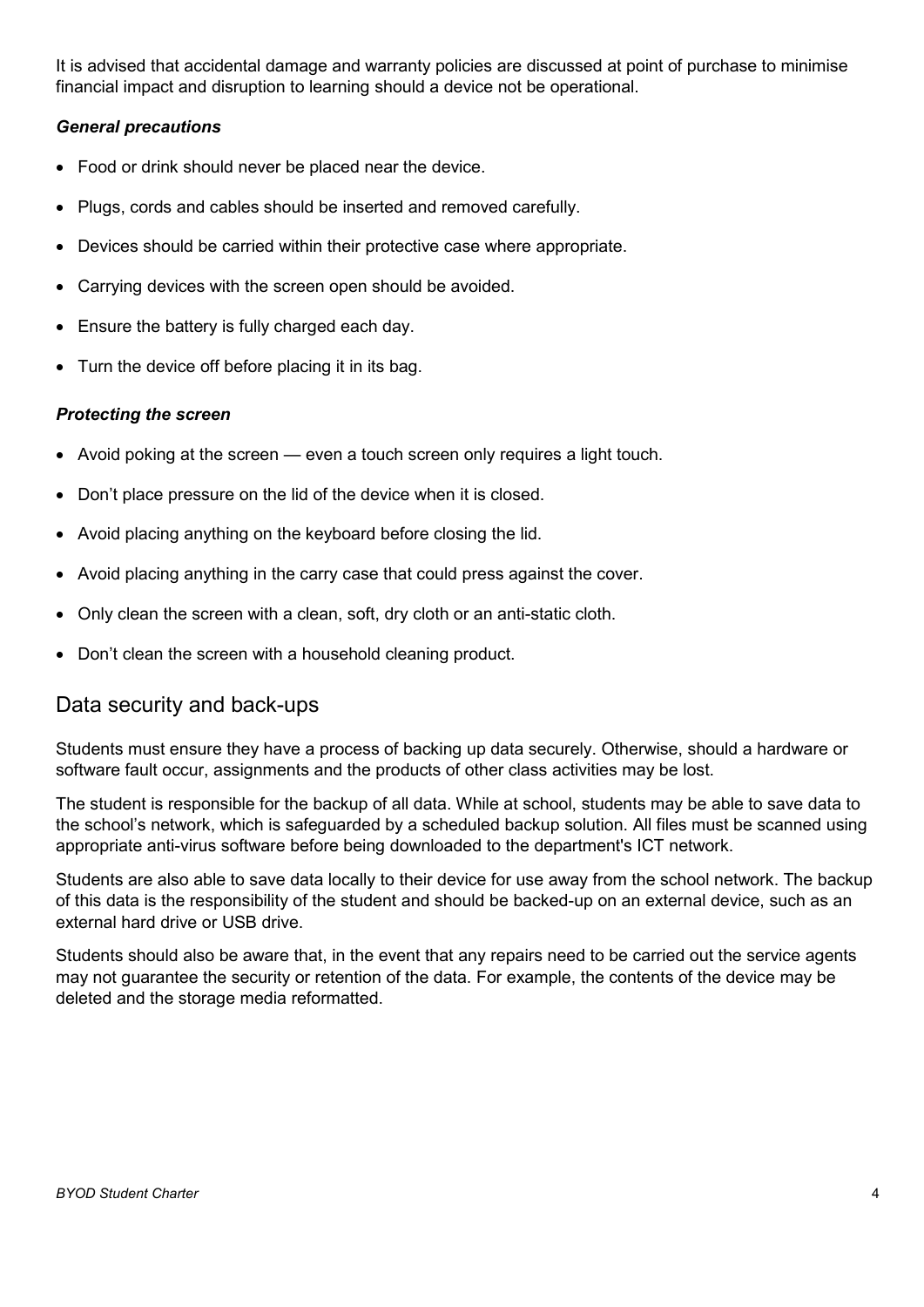### <span id="page-4-0"></span>Acceptable personal device use

Upon enrolment in a Queensland Government school, parental or caregiver permission is sought to give the student(s) access to the internet, based upon the policy contained within the [Use of ICT Systems Procedure.](https://ppr.qed.qld.gov.au/attachment/use-of-ict-systems-procedure.pdf)

This policy also forms part of this Student Laptop Charter. The acceptable-use conditions apply to the use of the device and internet both on and off the school grounds.

Communication through internet and online communication services must also comply with the Student Code of Conduct available on the school website.

While on the school network, students should not:

- create, participate in or circulate content that attempts to undermine, hack into and/or bypass the hardware and/or software security mechanisms that are in place
- disable settings for virus protection, spam and/or internet filtering that have been applied as part of the school standard
- use unauthorised programs and intentionally download unauthorised software, graphics or music
- intentionally damage or disable computers, computer systems, school or government networks
- use the device for unauthorised commercial activities, political lobbying, online gambling or any unlawful purpose.

*Note: Students' use of internet and online communication services may be audited at the request of appropriate authorities for investigative purposes surrounding inappropriate use.* 

#### <span id="page-4-1"></span>Passwords

Use of the school's ICT network is secured with a user name and password. The password must be difficult enough so as not to be guessed by other users and is to be kept private by the student and not divulged to other individuals (e.g. a student should not share their username and password with fellow students).

The password should be changed regularly, as well as when prompted by the department or when known by another user.

Personal accounts are not to be shared. Students should not allow others to use their personal account for any reason.

Students should log off at the end of each session to ensure no one else can use their account or device.

Students should also set a password for access to their BYOD device and keep it private.

Parents/caregivers may also choose to maintain a password on a personally-owned device for access to the device in the event their student forgets their password or if access is required for technical support. Some devices may support the use of parental controls with such use being the responsibility of the parent/caregiver.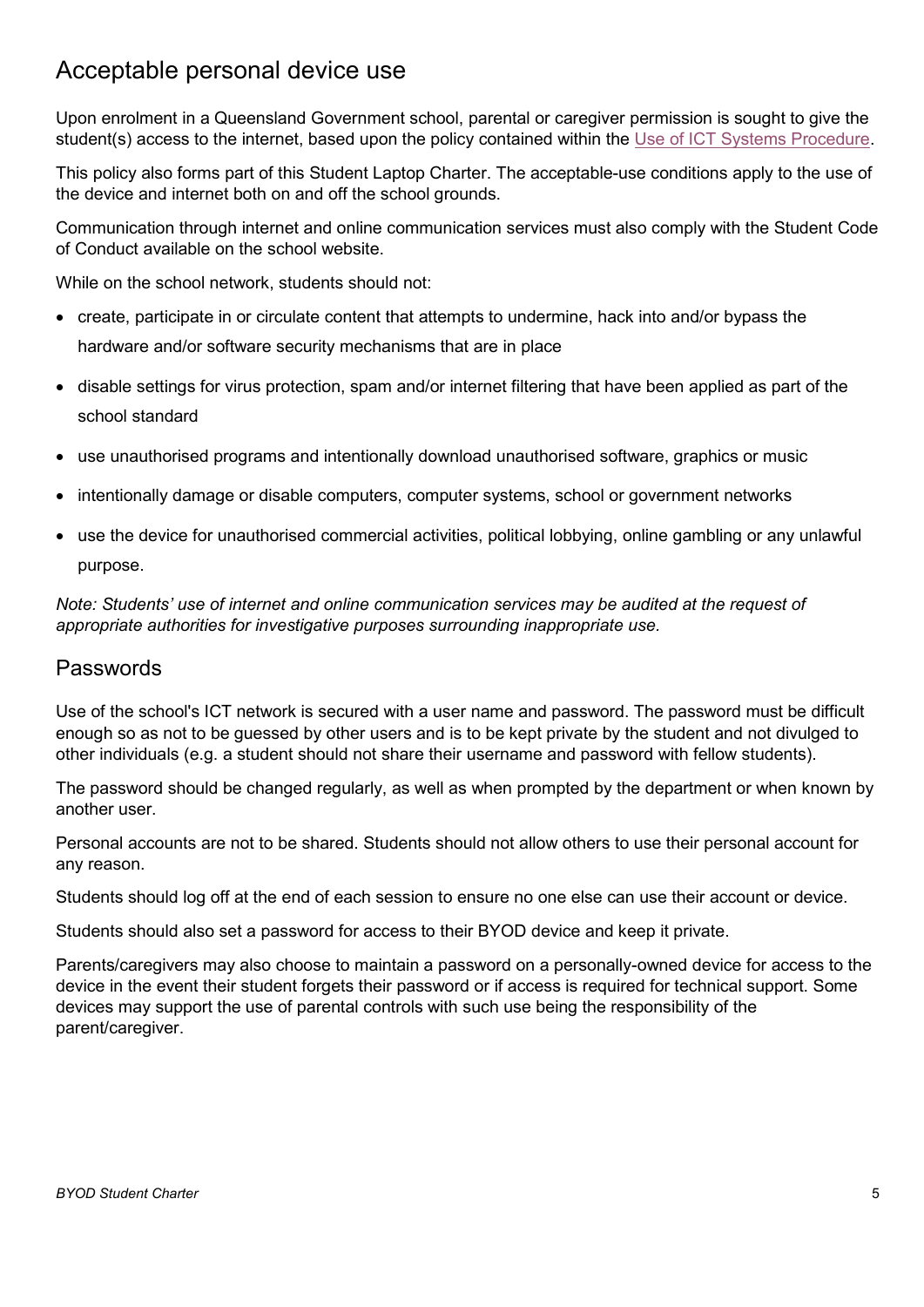#### <span id="page-5-0"></span>Digital citizenship

Students should be conscious creators of the content and behaviours they exhibit online and take active responsibility for building a positive online reputation. They should be conscious of the way they portray themselves, and the way they treat others online.

Students should be mindful that the content and behaviours they have online are easily searchable and accessible. This content may form a permanent online record into the future.

Interactions within digital communities and environments should mirror normal interpersonal expectations and behavioural guidelines, such as when in a class or the broader community.

Parents are requested to ensure that their child understands this responsibility and expectation. The school's Responsible Behaviour Plan also supports students by providing school related expectations, guidelines and consequences.

#### <span id="page-5-1"></span>**Cybersafety**

If a student believes they have received a computer virus, spam (unsolicited email), or they have received a message or other online content that is inappropriate or makes them feel uncomfortable, they must inform their teacher, parent or caregiver as soon as is possible.

Students must also seek advice if another user seeks personal information, asks to be telephoned, offers gifts by email or asks to meet a student.

Students are encouraged to explore and use [the 'Cybersafety Help button'](https://www.esafety.gov.au/report/cyberbullying) to talk, report and learn about a range of cybersafety issues.

Students must never initiate or knowingly forward emails, or other online content, containing:

- a message sent to them in confidence
- a computer virus or attachment that is capable of damaging the recipients' computer
- chain letters or hoax emails
- spam (such as unsolicited advertising).
- Students must never send, post or publish:
- inappropriate or unlawful content which is offensive, abusive or discriminatory
- threats, bullying or harassment of another person
- sexually explicit or sexually suggestive content or correspondence
- false or defamatory information about a person or organisation.

Parents, caregivers and students are encouraged to read the department's [Online Safety in Queensland](https://www.qld.gov.au/__data/assets/pdf_file/0028/145756/online-safety-in-qld-ss.pdf)  [State Schools.](https://www.qld.gov.au/__data/assets/pdf_file/0028/145756/online-safety-in-qld-ss.pdf)

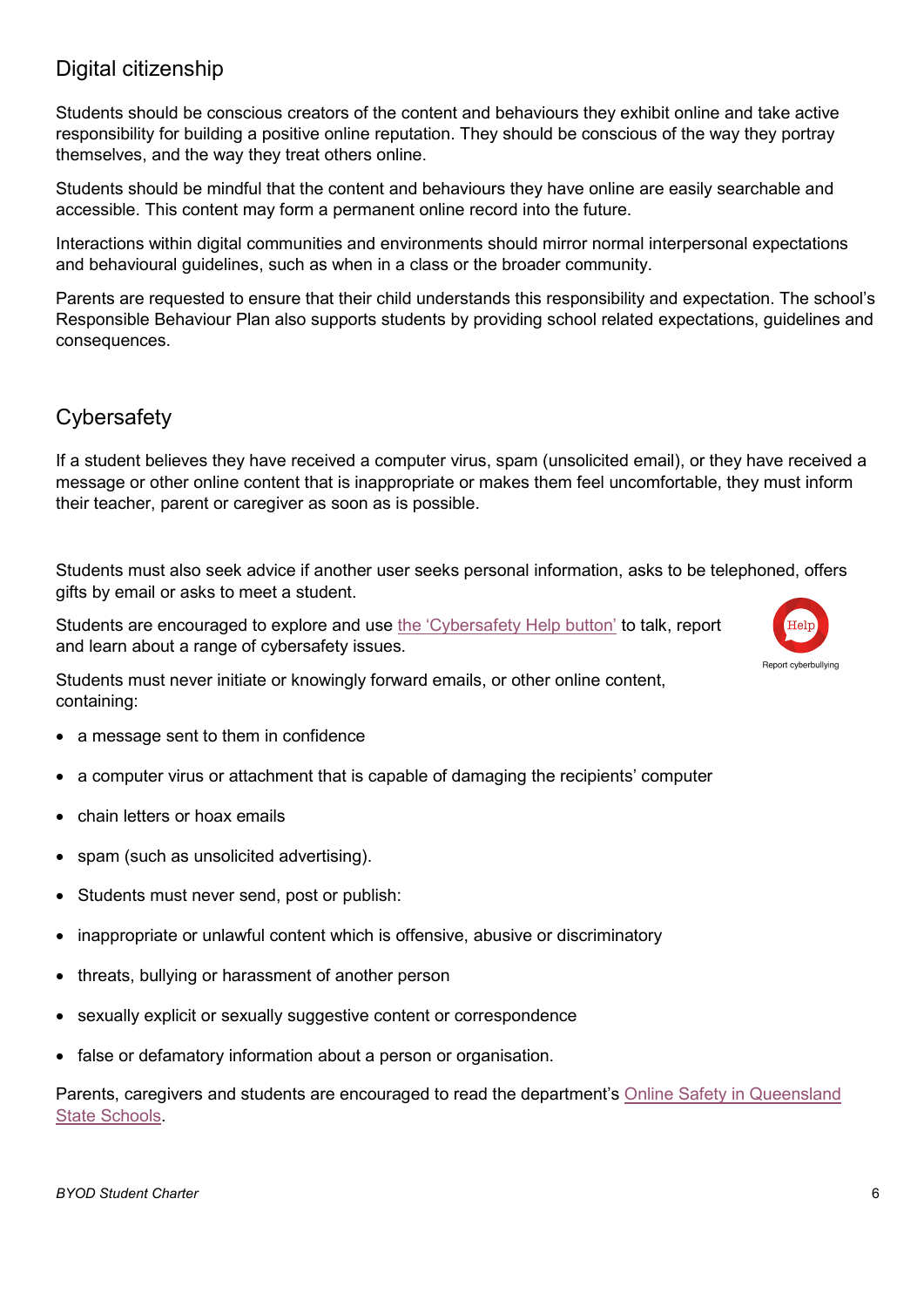#### <span id="page-6-0"></span>Web filtering

The internet has become a powerful tool for teaching and learning, however students need to be careful and vigilant regarding some web content. At all times students, while using ICT facilities and devices, will be required to act in line with the requirements of the [Student Code of Conduct](https://brookfieldss.eq.edu.au/supportandresources/formsanddocuments/documents/student-code-of-conduct.pdf) and any specific rules of the school. To help protect students (and staff) from malicious web activity and inappropriate websites, the school operates a comprehensive web filtering system. Any device connected to the internet through the school network will have filtering applied.

The filtering system provides a layer of protection to staff and students against:

- inappropriate web pages
- spyware and malware
- peer-to-peer sessions
- scams and identity theft.

This purpose-built web filtering solution takes a precautionary approach to blocking websites including those that do not disclose information about their purpose and content. The school's filtering approach represents global best-practice in internet protection measures. However, despite internal departmental controls to manage content on the internet, illegal, dangerous or offensive information may be accessed or accidentally displayed. Teachers will always exercise their duty of care, but avoiding or reducing access to harmful information also requires responsible use by the student.

Students are required to report any internet site accessed that is considered inappropriate. Any suspected security breach involving students, users from other schools, or from outside the Queensland DET network must also be reported to the school.

The personally-owned devices have access to home and other out of school internet services and those services may not include any internet filtering. Parents and caregivers are encouraged to install a local filtering application on the student's device for when they are connected in locations other than school. Parents/caregivers are responsible for appropriate internet use by students outside the school.

Parents, caregivers and students are also encouraged to [visit the website of the Australian eSafety](https://www.esafety.gov.au/)  [Commissioner](https://www.esafety.gov.au/) for resources and practical advice to help young people safely enjoy the online world.

#### <span id="page-6-1"></span>Privacy and confidentiality

Students must not use another student or staff member's username or password to access the school network or another student's device, including not trespassing in another person's files, home drive, email or accessing unauthorised network drives or systems.

Additionally, students should not divulge personal information via the internet or email, to unknown entities or for reasons other than to fulfil the educational program requirements of the school. It is important that students do not publish or disclose the email address of a staff member or student without that person's explicit permission. Students should also not reveal personal information including names, addresses, photographs, credit card details or telephone numbers of themselves or others. They should ensure that privacy and confidentiality is always maintained.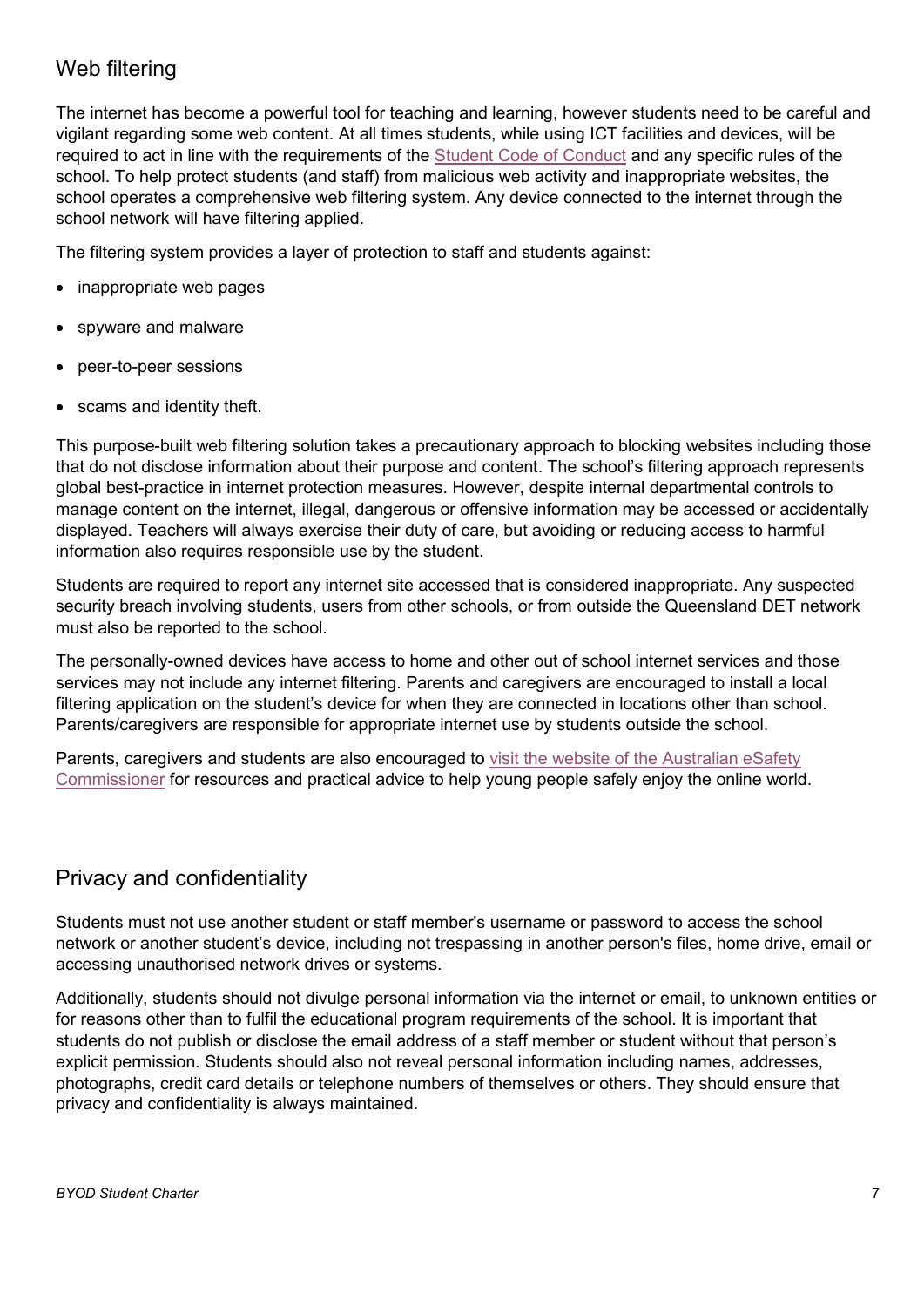#### <span id="page-7-0"></span>Intellectual property and copyright

Students should never plagiarise information and should observe appropriate copyright clearance, including acknowledging the original author or source of any information, images, audio etc. used. It is also important that the student obtain all appropriate permissions before electronically publishing other people's works or drawings. The creator or author of any material published should always be acknowledged. Material being published on the internet or intranet must have the approval of the principal or their delegate and have appropriate copyright clearance.

Copying of software, information, graphics or other data files may violate copyright laws without warning and be subject to prosecution from agencies to enforce such copyrights.

#### <span id="page-7-1"></span>**Software**

Schools may recommend software applications in order to meet the curriculum needs of particular subjects. Parents/caregivers may be required to install and support the appropriate use of the software in accordance with guidelines provided by the school. This includes the understanding that software may need to be removed from the device upon the cancellation of student enrolment, transfer or graduation.

#### <span id="page-7-2"></span>Monitoring and reporting

Students should be aware that all use of internet and online communication services can be audited and traced to the account of the user.

All material on the device is subject to audit by authorised school staff. If at any stage there is a police request, the school may be required to provide the authorities with access to the device and personal holdings associated with its use.

#### <span id="page-7-3"></span>Misuse and breaches of acceptable usage

Students should be aware that they are held responsible for their actions while using the internet and online communication services. Students will be held responsible for any breaches caused by other person(s) knowingly using their account to access internet and online communication services.

The school reserves the right to restrict/remove access of personally owned devices to the intranet, internet, email or other network facilities to ensure the integrity and security of the network and to provide a safe working and learning environment for all network users. The misuse of personally owned devices may result in disciplinary action which includes, but is not limited to, the withdrawal of access to school supplied services.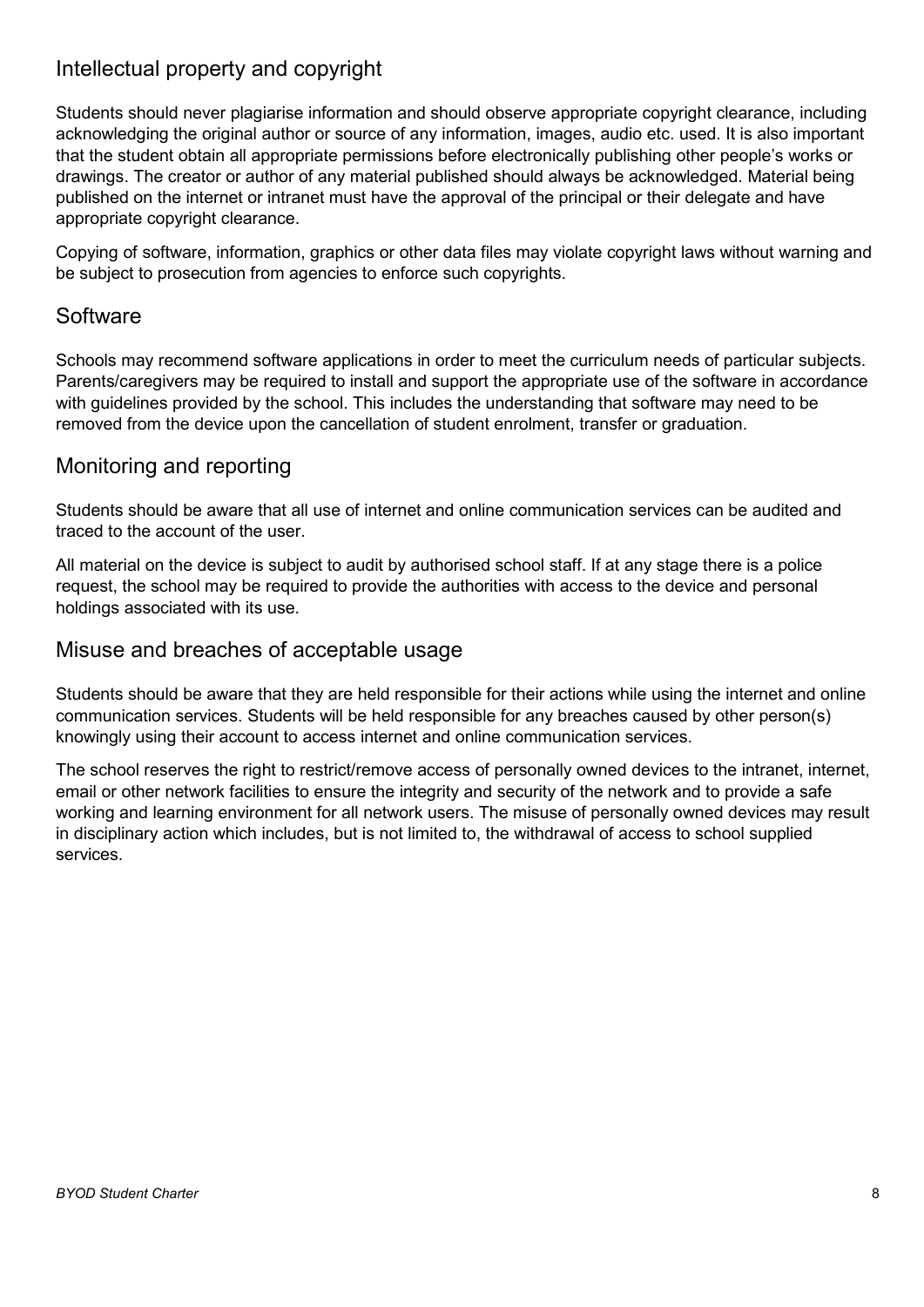# <span id="page-8-0"></span>Responsible use of BYOD

Our goal is to ensure the safe and responsible use of facilities, services and resources available to students through the provision of clear guidelines.

#### **Responsibilities of stakeholders involved in the BYOD program**

#### *School*

- BYOD program induction including information on (but not responsible for) connection, care of device at school, workplace health and safety, appropriate digital citizenship and cybersafety
- network connection at school
- internet filtering (when connected via the school's computer network)
- some technical support (please consult Technical support table below)
- some school-supplied software e.g. Adobe, Microsoft Office 365 …
- printing facilities
- school representative signing of BYOD charter Agreement.

#### *Student*

- participation in BYOD program induction
- acknowledgement that core purpose of device at school is for educational purposes
- care of device
- appropriate digital citizenship and online safety (for more details, visit the website of the Australian [eSafety Commissioner\)](https://www.esafety.gov.au/)
- security and password protection password must be difficult enough so as not to be guessed by other users and is to be kept private by the student and not divulged to other individuals (e.g. a student should not share their username and password with fellow students)
- some technical support (please consult Technical support table below)
- maintaining a current back-up of data
- charging of device
- abiding by intellectual property and copyright laws (including software/media piracy)
- internet filtering (when not connected to the school's network)
- ensuring personal login account will not be shared with another student, and device will not be shared with another student for any reason
- understanding and signing the Student ICT Agreement

#### *Parents and caregivers*

- participation in BYOD program induction
- acknowledgement that core purpose of device at school is for educational purposes
- internet filtering (when not connected to the school's network)
- encourage and support appropriate digital citizenship and cybersafety with students (for more details, [visit](https://www.esafety.gov.au/)  [the website of the Australian eSafety Commissioner\)](https://www.esafety.gov.au/)
- some technical support (please consult Technical support table below)
- required software, including sufficient anti-virus software
- protective backpack or case for the device
- adequate warranty and insurance of the device
- understanding and signing the Student ICT Agreement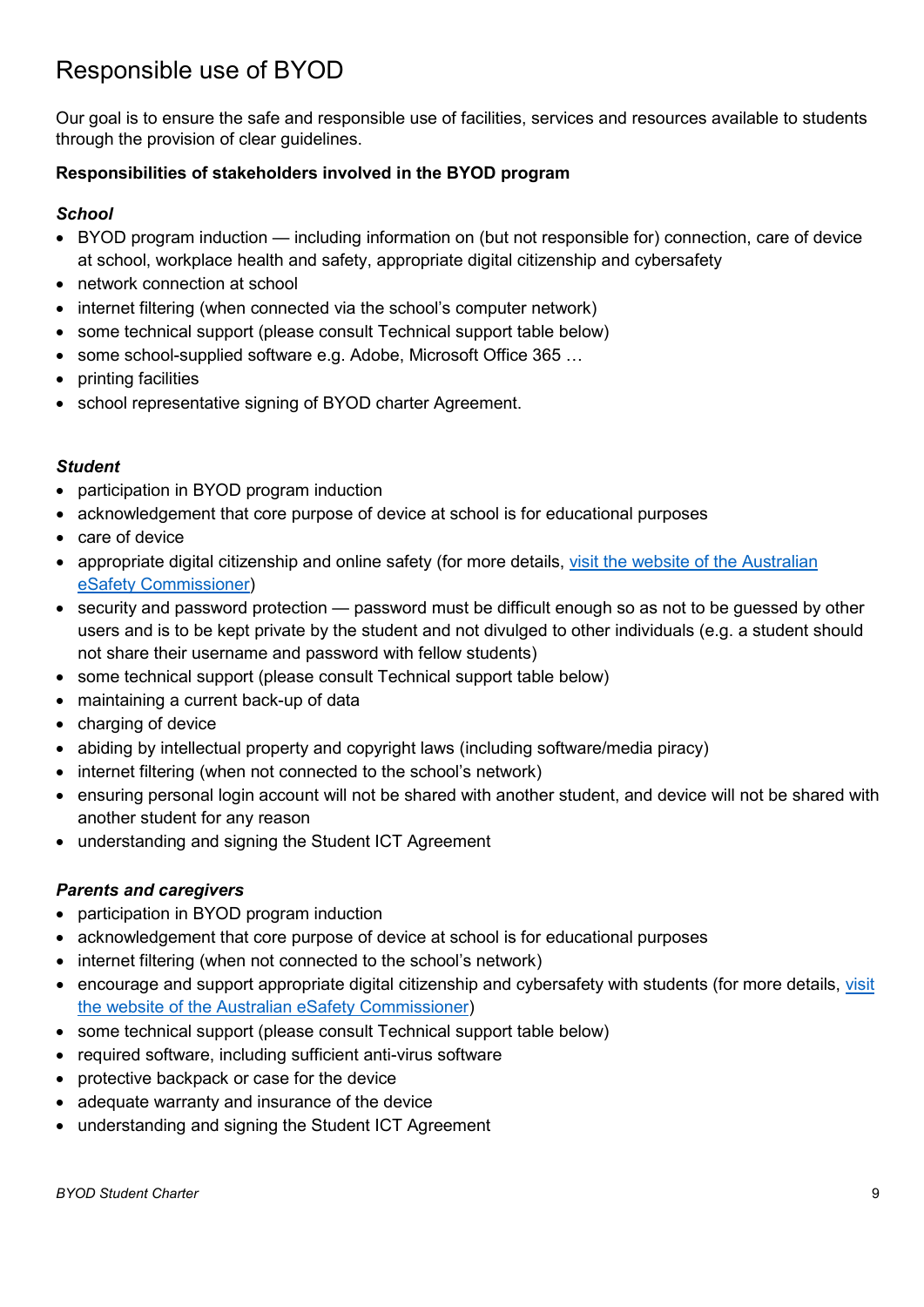# <span id="page-9-0"></span>Device Requirements

The minimum specifications for BYOD devices is listed in the table below. Please note that whilst other newer devices, such as Chromebooks, may have more than these requirements, Android devices are not supported by the Department of Education for security reasons and this may be problematic.

| Required specifications for a Windows Device - 2019/2020                                                                                                          |                                              |  |  |  |  |
|-------------------------------------------------------------------------------------------------------------------------------------------------------------------|----------------------------------------------|--|--|--|--|
| <b>Minimum Specifications</b>                                                                                                                                     | <b>Preferred Specifications (longevity)</b>  |  |  |  |  |
| Operating System: Windows 10 Home                                                                                                                                 | <b>Operating System: Windows 10 Home</b>     |  |  |  |  |
| Processor: Intel Core M or i3 2.0ghz Dual<br>Core                                                                                                                 | Processor: Intel Core i5 2.0ghz Quad<br>Core |  |  |  |  |
| Memory: 4gb RAM                                                                                                                                                   | Memory: 8gb RAM                              |  |  |  |  |
| Storage: 128gb                                                                                                                                                    | Storage: 128gb SSD                           |  |  |  |  |
| Screen size: 10"                                                                                                                                                  | Screen size: 10"                             |  |  |  |  |
| In addition to the minimum specifications, we strongly encourage the<br>inclusion of a front and back camera, keyboard AND a protective case or<br>padded sleeve. |                                              |  |  |  |  |
| <b>Apps and Programs</b>                                                                                                                                          |                                              |  |  |  |  |
| <b>Apps from Microsoft Store</b>                                                                                                                                  | <b>Microsoft Office Suite</b>                |  |  |  |  |
| Cost: \$50 (maximum)                                                                                                                                              | Cost: FREE for Education Queensland          |  |  |  |  |
| How: Apps lists will be distributed before<br>the end of the year.                                                                                                | students                                     |  |  |  |  |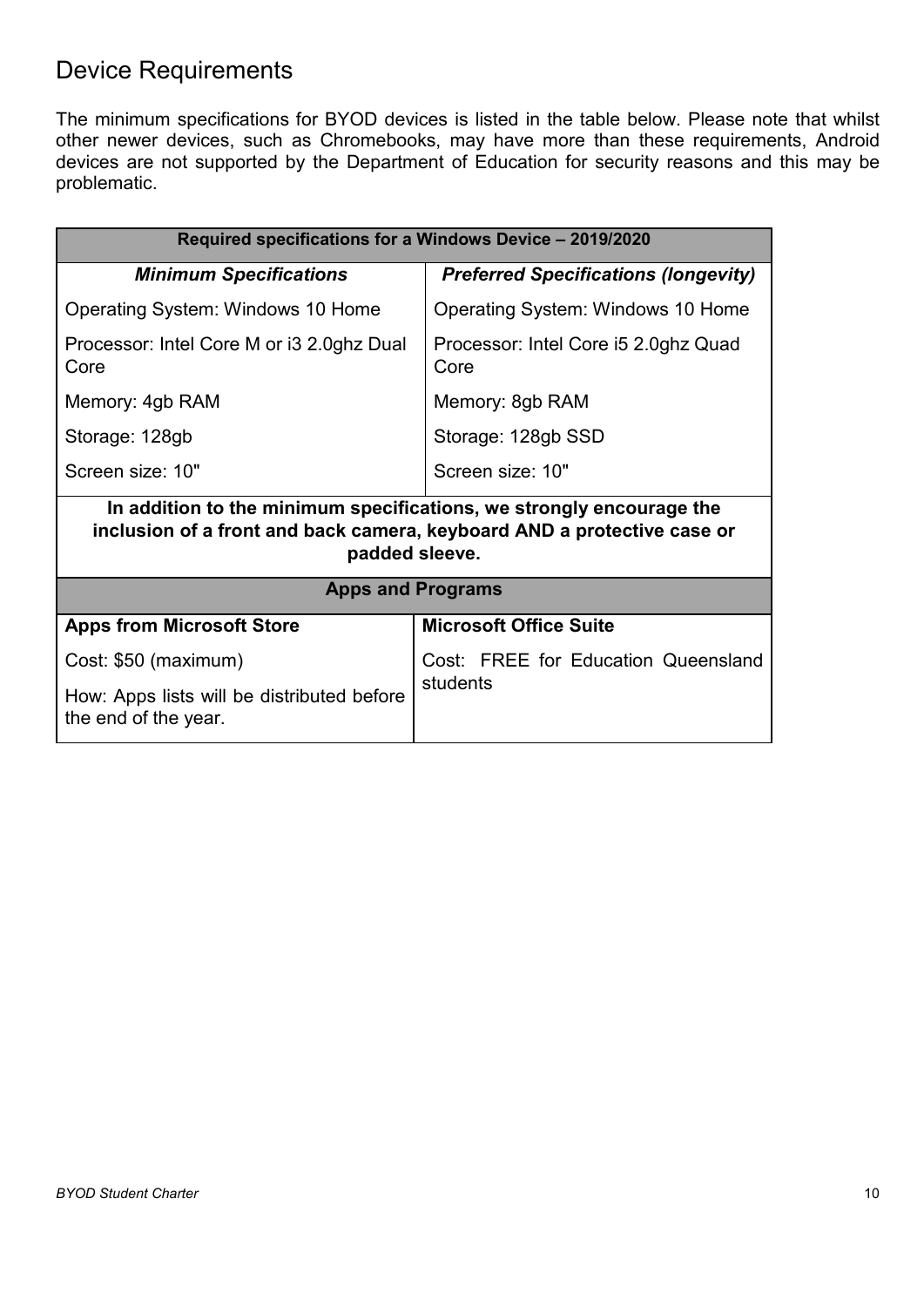#### *Technical support*

|                                         | <b>Connection:</b>                     | Hardware:                  | Software:              |
|-----------------------------------------|----------------------------------------|----------------------------|------------------------|
| <b>Parents and</b><br><b>Caregivers</b> | (home-provided internet<br>connection) |                            |                        |
| <b>Students</b>                         |                                        |                            |                        |
|                                         |                                        | (dependent on school-      |                        |
| <b>School</b>                           | school provided internet               | based hardware             | (some school-based     |
|                                         | connection                             | arrangements)              | software arrangements) |
|                                         |                                        |                            |                        |
| Device vendor                           |                                        | (see specifics of warranty |                        |
|                                         |                                        | on purchase)               |                        |

#### **The following are examples of responsible use of devices by students:**

- Use devices for:
	- − engagement in class work and assignments set by teachers
	- − developing appropriate 21st Century knowledge, skills and behaviours
	- − authoring text, artwork, audio and visual material for publication on the Intranet or Internet for educational purposes as supervised and approved by school staff
	- − conducting general research for school activities and projects
	- − communicating or collaborating with other students, teachers, parents, caregivers or experts as part of assigned school work
	- − accessing online references such as dictionaries, encyclopaedias, etc.
	- − researching and learning through the school's eLearning environment
	- − ensuring the device is fully charged before bringing it to school to enable continuity of learning.
- Be courteous, considerate and respectful of others when using a device.
- Switch off and place out of sight the device during classes, where these devices are not being used in a teacher directed activity to enhance learning.
- Use the personal device for private use before or after school, or during recess and lunch breaks.
- Seek teacher's approval where they wish to use a device under special circumstances.

#### **The following are examples of irresponsible use of devices by students:**

- using the device in an unlawful manner
- creating, participating in or circulating content that attempts to undermine, hack into and/or bypass the hardware and/or software security mechanisms that are in place
- disabling settings for virus protection, spam and/or internet filtering that have been applied as part of the school standard
- downloading (or using unauthorised software for), distributing or publishing of offensive messages or pictures
- using obscene, inflammatory, racist, discriminatory or derogatory language
- using language and/or threats of violence that may amount to bullying and/or harassment, or even stalking
- insulting, harassing or attacking others or using obscene or abusive language
- deliberately wasting printing and Internet resources
- intentionally damaging any devices, accessories, peripherals, printers or network equipment
- committing plagiarism or violate copyright laws
- using unsupervised internet chat
- sending chain letters or spam email (junk mail)
- accessing private 3G/4G networks during lesson time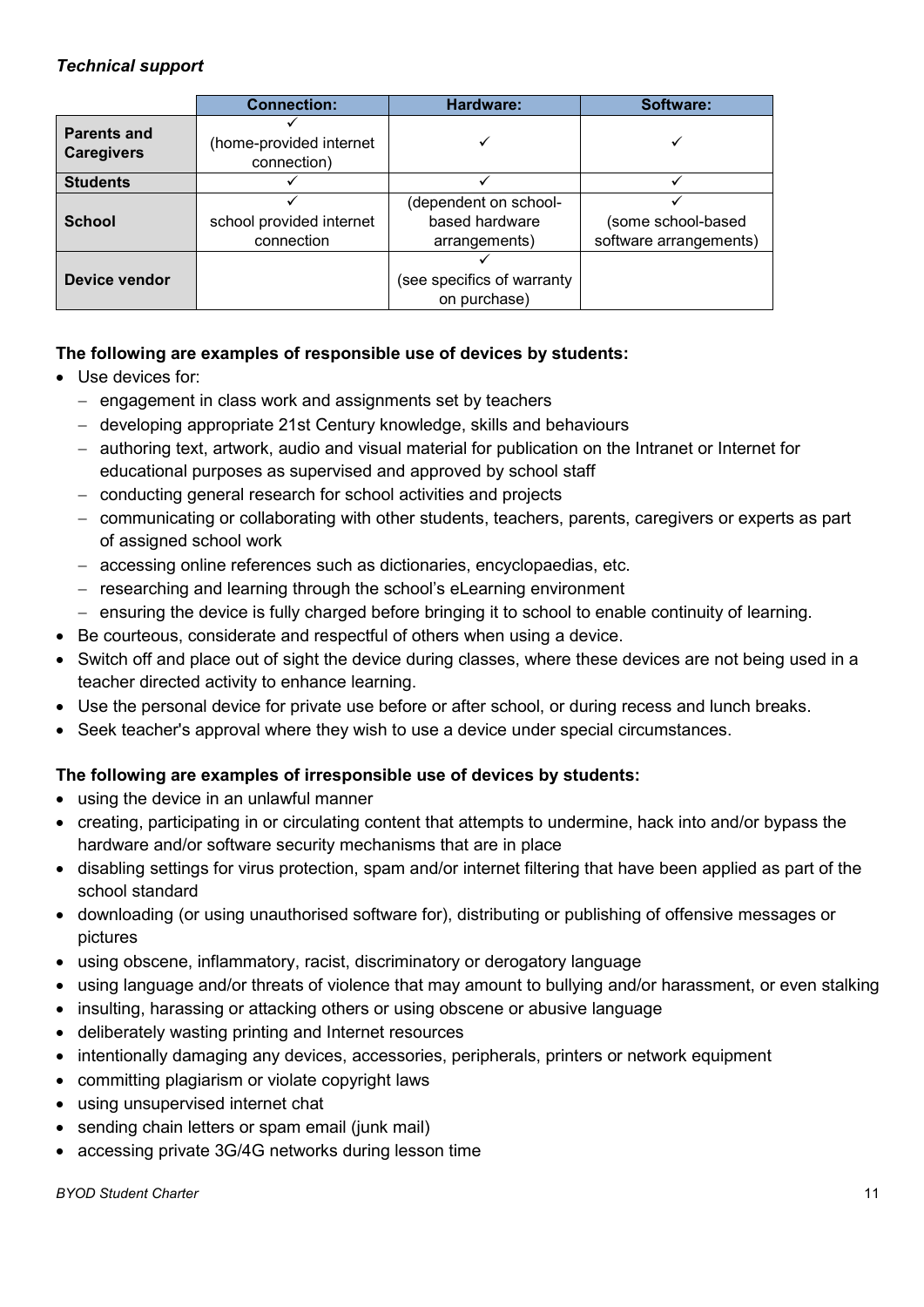- knowingly downloading viruses or any other programs capable of breaching the department's network security
- using the device's camera anywhere a normal camera would be considered inappropriate, such as in change rooms or toilets
- invading someone's privacy by recording personal conversations or daily activities and/or the further distribution (e.g. forwarding, texting, uploading, Bluetooth use etc.) of such material
- using the device (including those with Bluetooth functionality) to cheat during exams or assessments
- take into or use devices at exams or during class assessment unless expressly permitted by school staff.

#### **In addition to this:**

- Information sent from our school network contributes to the community perception of the school. All students using our ICT facilities are encouraged to conduct themselves as positive ambassadors for our school.
- Students using the system must not at any time attempt to access other computer systems, accounts or unauthorised network drives or files or to access other people's devices without their permission and without them present.
- Students must not record, photograph or film any students or school personnel without the express permission of the individual/s concerned and the supervising teacher.
- Students must get permission before copying files from another user. Copying files or passwords belonging to another user without their express permission may constitute plagiarism and/or theft.
- Students need to understand copying of software, information, graphics, or other data files may violate copyright laws without warning and be subject to prosecution from agencies to enforce such copyrights.
- Parents and caregivers need to be aware that damage to devices owned by other students or staff may result in significant consequences in relation to breaches of expectations and guidelines in the school's Responsible Behaviour Plan.
- The school will educate students on cyber bullying, safe internet and email practices and health and safety regarding the physical use of electronic devices. Students have a responsibility to incorporate these safe practices in their daily behaviour at school.

The school's BYOD program supports personally-owned devices in terms of access to:

- printing
- internet
- file access and storage
- support to connect devices to the school network.

However, the school's BYOD program does not support personally-owned devices in regard to:

- technical support
- charging of devices at school
- security, integrity, insurance and maintenance
- private network accounts.

**Once you have read and agree to all of the terms and conditions contained in this BYOD Charter, please complete the Responsible use agreement (on the last page) and return it to the school.**